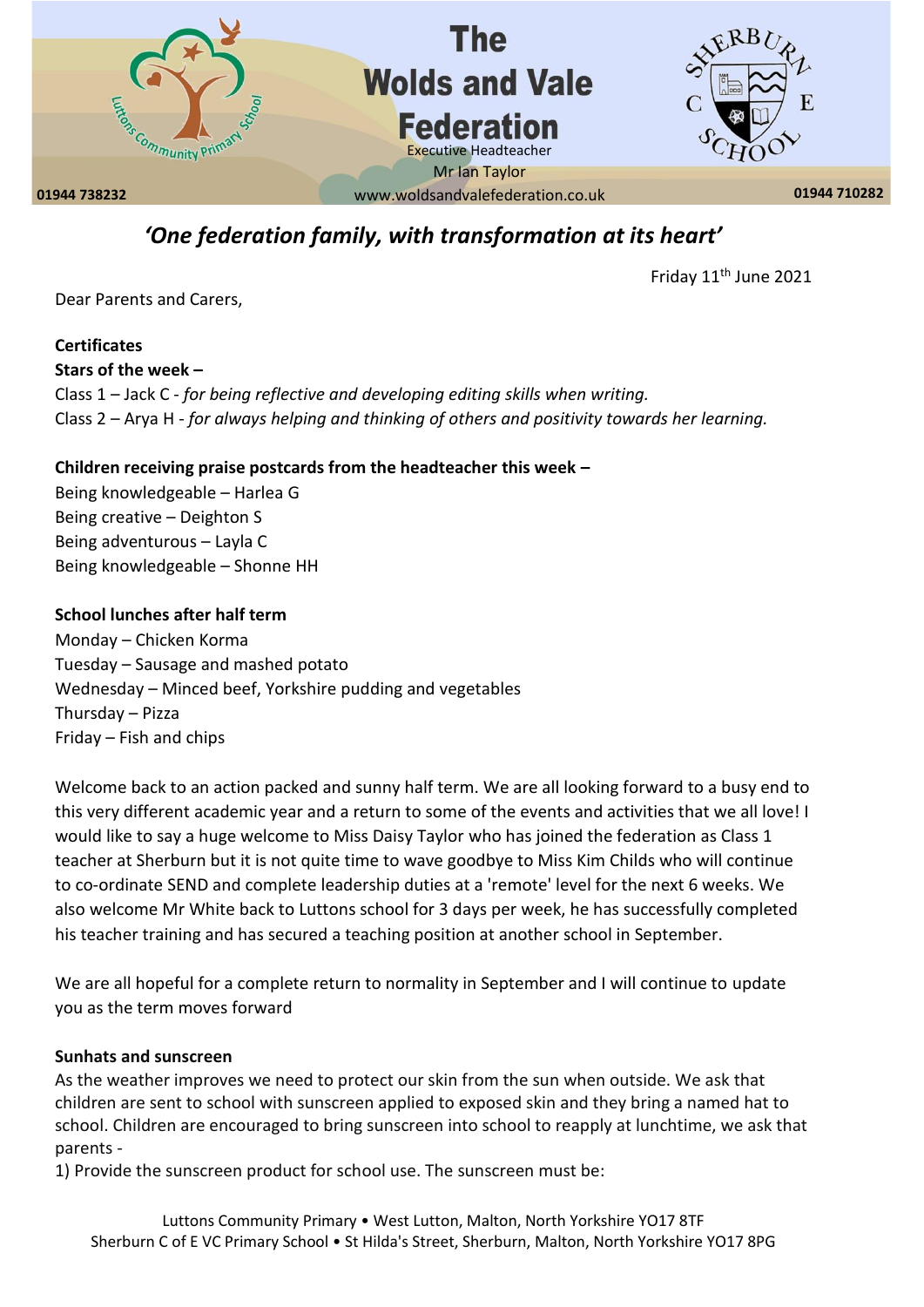

- a) Clearly marked with the child's name.
- b) Replenished by the parent as needed.

2) The sunscreen product will be stored in the child's bag or other location designated by the site. 3) The child must be able to apply his or her own sunscreen (except Nursery and Reception children).

4) For Nursery and Reception parents: They are asked to apply sunscreen at home before a typical day, this will be reapplied as necessary by staff.

### **Tempest School photographs 16th June**

Tempest photography will be joining us on Wednesday 16<sup>th</sup> June to take pictures of children for you to purchase copies of. Unfortunately due to Covid we will not be able to have sibling groups or invite younger children in as we have done in the past. Please can children come in uniform and bring in PE kits to change into after the photos.

# **Norton College transition days 22nd to 23rd June**

Unfortunately the Norton transition days for year 6 have fallen on one of the same days as our Peat Rigg trip. Options for children are below, please let us know what you would prefer – Option 1 - Child attends both Norton days and arrives at Peat Rigg at tea time on Wednesday. Option 2 – Child attends 1 day at Norton and returns to school on Wednesday to travel with the group.

# **Peat Rigg 23rd to 25th June**

Only 1 and a half weeks until our older children visit Peat Rigg outdoor activity centre, kit lists have been sent home, if you would like to find out more about the centre here is the link to their website <https://www.peatrigg.org/>

# **Sports Day 7 th July**

We will be holding class bubble sports activities on Wednesday  $7<sup>th</sup>$  July. Parents are invited to watch the event, socialy distanced on the school field. The event will be from 10am to 12noon. More details to follow.

### **Bikeability**

# **8 th and 9th July Year 5 – 12th and 13th July Year 6**

In July our year 5 and 6 children will be taking part in The Bikeability National Standard Cycling 2 day courses. These courses are free. For your child to take part, you will need to ensure that your child has:

- A roadworthy bike.
- By law the bicycle must have an audible warning, e.g. a bell.
- An approved, well fitting cycle helmet conforming to standards:-EN 1078 or SNELL B 95. Damaged helmets, full face motorbike style helmets and helmets used for other sporting activities are not acceptable for the course.
- The ability to ride a bike!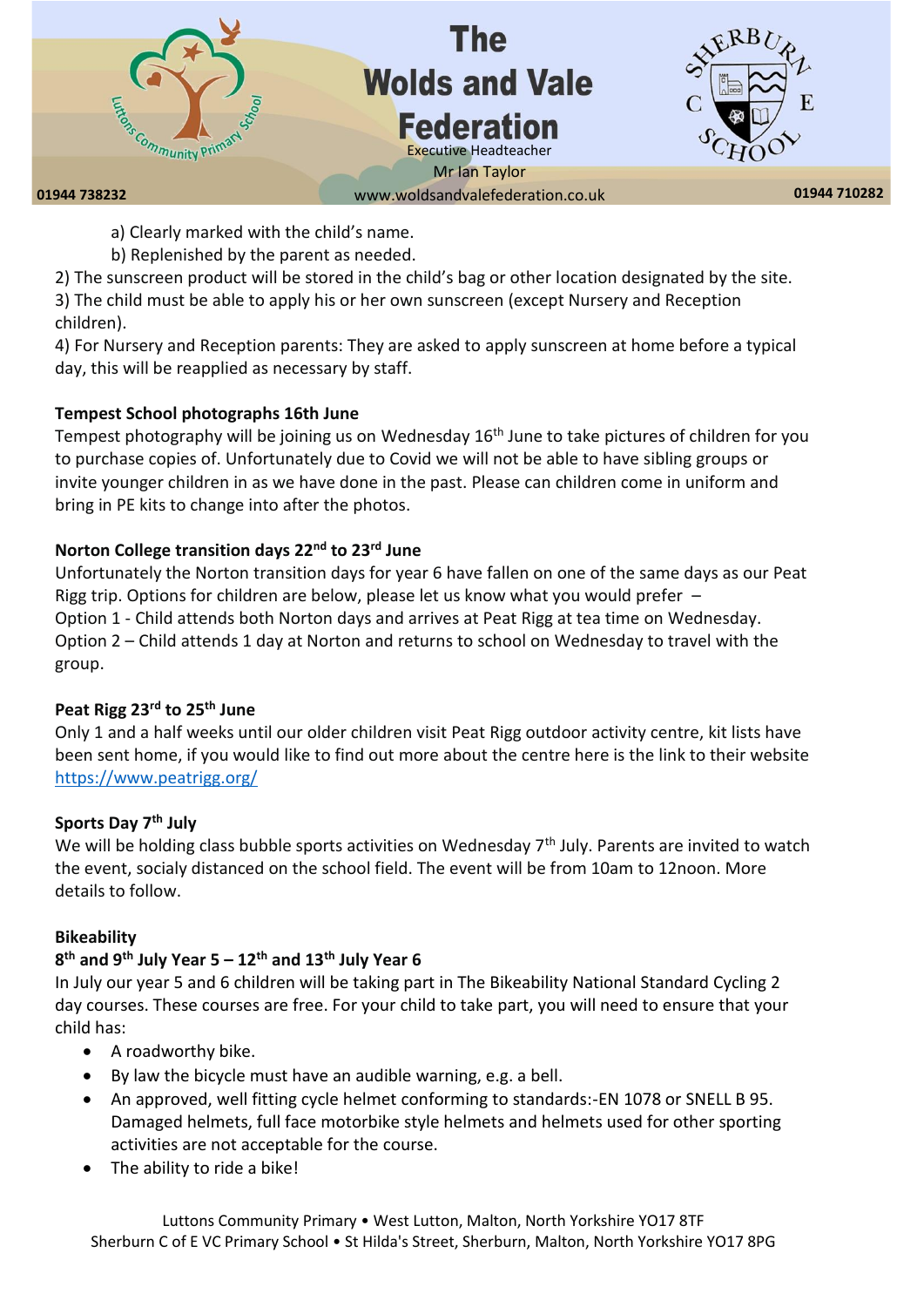

• Suitable outdoor clothing for cycling, depending on the weather and the time of year. **We feel this training is vital in order to keep children safe while on their bikes and we'd like all children in these year groups to take part, If you feel you are unable to provide any of the above, please do contact the school office.** 

#### **Transition week July 12th July**

During July we are hoping to hold a transition week to help children prepare for the changes in September. This will of course be dependant on the covid risk assessment and guidelines at the time. Our Nurture UK training tells us that transitional times are very important for children and we want to ensure everyone has the best start to the new year in September. More details to follow.

#### **Stay and Play**

We have been overwhelmed with the response to our stay and play sessions, it has been amazing to see so many families enjoying the sessions. We have now extended this service to include a session at Luttons school, please contact us to book a place.



We would like to invite you to our stay and play sessions operating every -**Every Thursday 1pm – 2.30pm** (During term time) at **Sherburn Play School,** Sherburn CE Primary School, YO17 8PG \*

# **Wednesday 1pm to 2.30pm** at **Luttons CP School**,

**9 th & 23rd June 7th & 21st July**  West Luttons, YO17 8TF There will be themed activities for you and your child to share, stories and songs. All children under 5 along with one parent or guardian are welcome.

### **Community news**

#### **Craft fair**

Sunday 11<sup>th</sup> July at 10am to 3pm at Sherburn Sports Club, Summer craft fair, £10 for stallholders free entry for customers, refreshments will be avialable. Call or message 07445 253691 to pre book a stall.